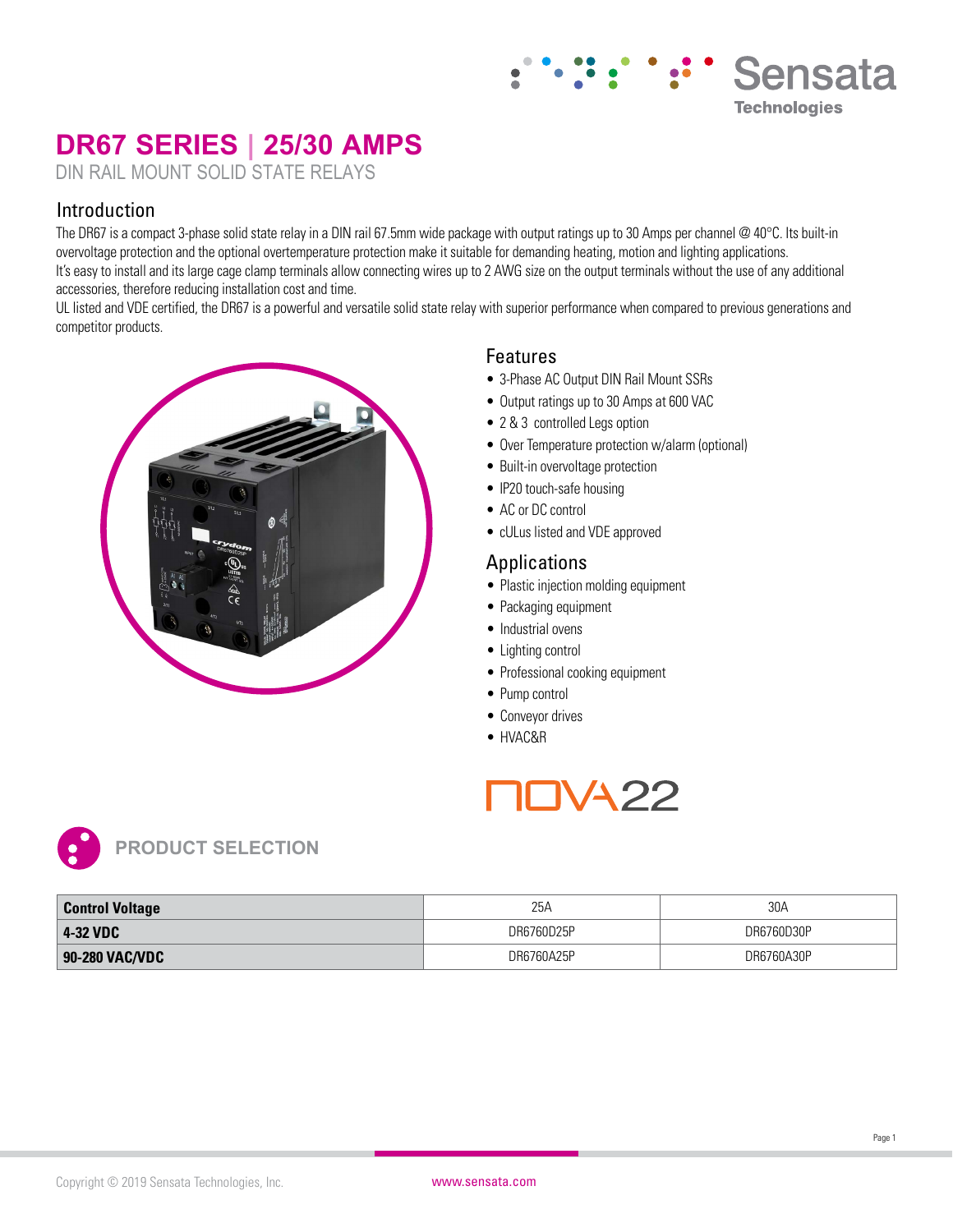

Description of part number example

| DR67<br>60<br>XX<br><b>Family</b>                                                                                                  | XX<br>x                                                                                               |
|------------------------------------------------------------------------------------------------------------------------------------|-------------------------------------------------------------------------------------------------------|
| <b>Operating Voltage</b><br>48-600 VAC                                                                                             |                                                                                                       |
| <b>Control Voltage</b><br>$D = 4-32$ VDC (4-28 VDC for TA option)<br>$A = 90-280$ VAC/VDC                                          |                                                                                                       |
| <b>Rated Load Current -</b><br>$25 = 25A, 3 - legs$<br>$30 = 30A, 2 - legs$                                                        |                                                                                                       |
| <b>Switching Type</b><br>Blank = Zero voltage turn on<br>$R =$ Instantaneous turn on                                               |                                                                                                       |
| <b>Overvoltage Protection</b>                                                                                                      |                                                                                                       |
| $P =$ With internal overvoltage protection                                                                                         |                                                                                                       |
| Over Temperature Protection(1)<br>Blank = No Over Temperature protection<br>TA = With Over Temperature Protection and Alarm Output | - Required for valid part number<br>$\Box$ For options only and not required for valid part<br>number |



# Output<sup>(2)</sup>

| <b>Description</b>                                                               | 25A         | <b>30A</b>  |
|----------------------------------------------------------------------------------|-------------|-------------|
| <b>Operating Voltage (47-440Hz) [V<sub>RMS</sub>]</b>                            | 48-600      | 48-600      |
| Transient Overvoltage [Vpk] (3)                                                  | 1200        | 1200        |
| <b>Maximum Off-State Leakage Current @ Rated Voltage</b><br>[mA <sub>RMS</sub> ] |             |             |
| Minimum Off-State dV/dt @ Maximum Rated Voltage [V/<br>µsec]                     | 500         | 500         |
| Load Current, General Use UL508/LC A IEC62314 @ 40°C<br>[A <sub>RMS</sub> ]      | 25          | 30          |
| Load Current, Motor Starting UL508 FLA/LC B IEC62314 @<br>40°C [ARMS]            | 12/6.8      | 12/6.8      |
| Minimum Load Current [mA <sub>RMS</sub> ]                                        | 100         | 100         |
| Maximum 1 Cycle Surge Current (50/60Hz) [Apk]                                    | 716/750     | 716/750     |
| Maximum On-State Voltage Drop @ Rated Current [V <sub>RMS</sub> ]                | 1.15        | 1.20        |
| Maximum 1/2 Cycle I <sup>2</sup> t for Fusing (50/60Hz) [A <sup>2</sup> sec]     | 2563/2343   | 2563/2343   |
| <b>Minimum Power Factor (at Maximum Load)</b>                                    | 0.5         | 0.5         |
| Motor Rating UL 508: 120 VAC / 240 VAC / 480 VAC [HP]                            | 1.5/3.0/7.5 | 1.5/3.0/7.5 |
| Motor Rating IEC62314: 240 VAC / 400 VAC / 500 VAC [kW]                          | 1.5/3.0/4.0 | 1.5/3.0/4.0 |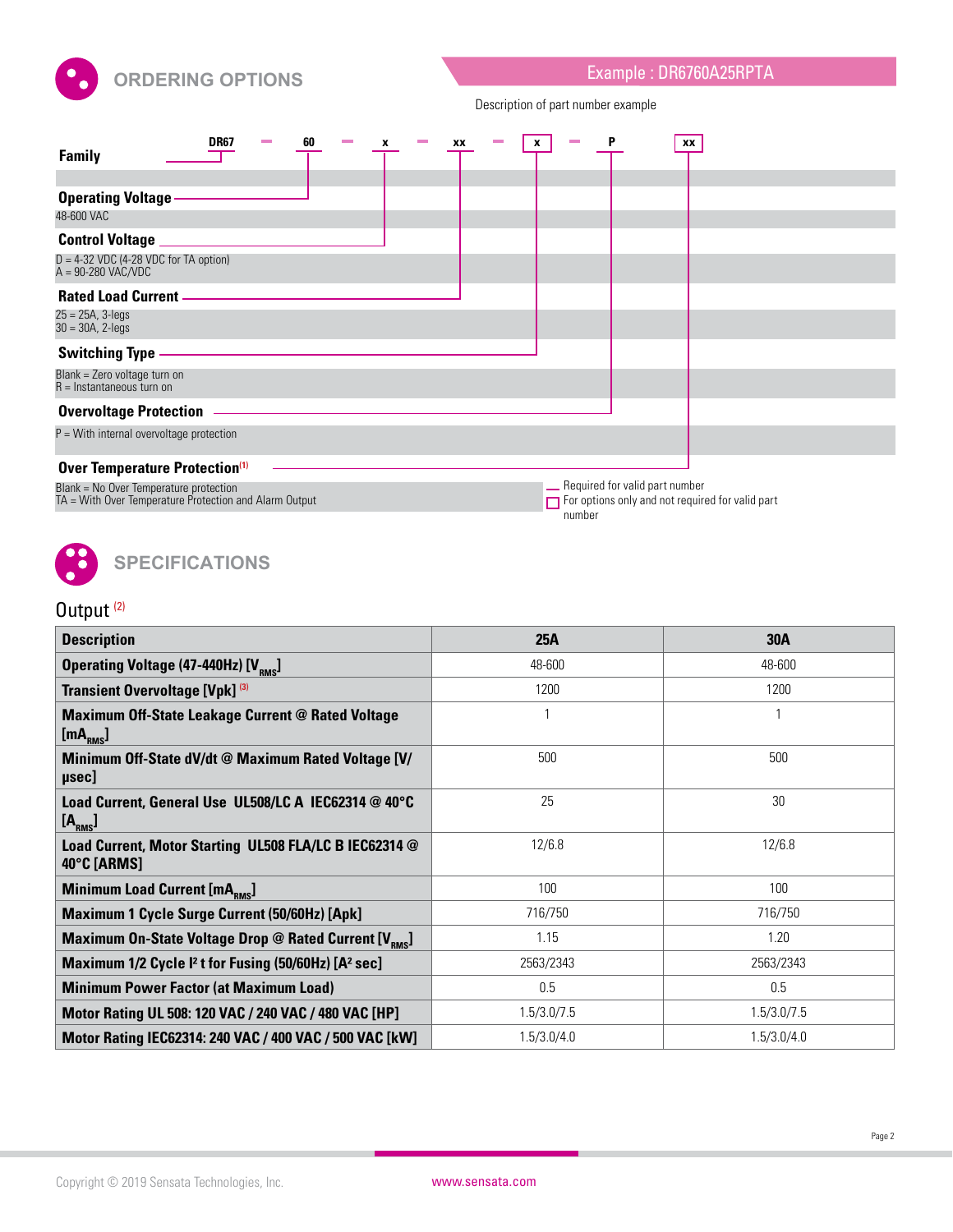# Input (1)

| <b>Description</b>                          | DR6760Dxxx                               |                 | DR6760Axxx     |                |
|---------------------------------------------|------------------------------------------|-----------------|----------------|----------------|
|                                             | wo-TA Option                             | w-TA Option     | wo-TA Option   | w-TA Option    |
| <b>Control Voltage Range</b>                | 4-32 VDC $(4)$<br>4-28 VD $C^{(4)}$      |                 | 90-280 VAC/VDC |                |
| <b>Maximum Reverse Voltage</b>              | -32 VDC                                  |                 |                |                |
| <b>Minimum Turn-On Voltage</b>              | 4 VDC<br>90 VAC/VDC                      |                 |                |                |
| <b>Must Turn-Off Voltage</b>                | 1 VDC                                    |                 | 5 VAC/VDC      |                |
| <b>Minimum Input Current (for on-state)</b> | $25 \text{ mA}$                          | $20 \text{ mA}$ | $1 \text{ mA}$ | $1 \text{ mA}$ |
| <b>Maximum Input Current</b>                | $40 \text{ mA}$<br>50 mA                 |                 | 4 mA           | 8 mA           |
| <b>Nominal Input Impedance</b>              | <b>Current Limited</b><br>Switching mode |                 |                |                |
| <b>Maximum Turn-On Time [msec]</b>          | $1/2$ Cycle $(5)$                        |                 |                | 10             |
| <b>Maximum Turn-Off Time [msec]</b>         | 1/2 Cycle                                |                 | 20             |                |

## Alarm (2)

| <b>Description</b>                       | DR6760Dxxx  | DR6760Axxx        |  |
|------------------------------------------|-------------|-------------------|--|
| <b>Output type</b>                       | Solid State | Solid State       |  |
| <b>Maximum Output Voltage</b>            | 60 VDC      | 400 VDC / 265 VAC |  |
| <b>Maximum Alarm Output Current [mA]</b> | 60          | 60                |  |

### General<sup>(2)</sup>

| <b>Description</b>                                        | <b>Parameters</b>        |
|-----------------------------------------------------------|--------------------------|
| <b>Dielectric Strength, Input to Output (50/60Hz)</b>     | $4kV_{RMS}$              |
| Dielectric Strength, Input/Output to Case (50/60Hz)       | $4kV_{RMS}$              |
| <b>Minimum Insulation Resistance (@ 500 VDC)</b>          | 10 <sup>9</sup> Ohms     |
| <b>Maximum Capacitance, Input/Output</b>                  | $25$ pF                  |
| <b>Ambient Operating Temperature Range</b>                | -40 to 80 $\degree$ C    |
| <b>Ambient Storage Temperature Range</b>                  | -40 to 100 °C            |
| <b>Short Circuit Current Rating (6)</b>                   | 100 kA                   |
| <b>Weight (typical)</b>                                   | 31 oz (880 g)            |
| <b>Housing Material</b>                                   | <b>UL94 V-0</b>          |
| <b>Heat Sink Material</b>                                 | Aluminum                 |
| <b>DIN Rail Clip Material</b>                             | <b>Zinc Plated Steel</b> |
| <b>Hardware Finish</b>                                    | <b>Nickel Plating</b>    |
| <b>Input Terminal Screw Torque Range (Ib-in/Nm)</b>       | 5/0.5                    |
| <b>Load Terminal Screw Torque Range (Ib-in/Nm)</b>        | 18-20/2.0-2.2            |
| Humidity per IEC 60068-2-78 <sup>(7)</sup>                | 93%                      |
| <b>LED Input Status Indicator</b>                         | See status chart         |
| <b>Overvoltage Category</b>                               | $\mathsf{III}$           |
| <b>Impulse Withstand Voltage According to IEC 60664-1</b> | 6 kV                     |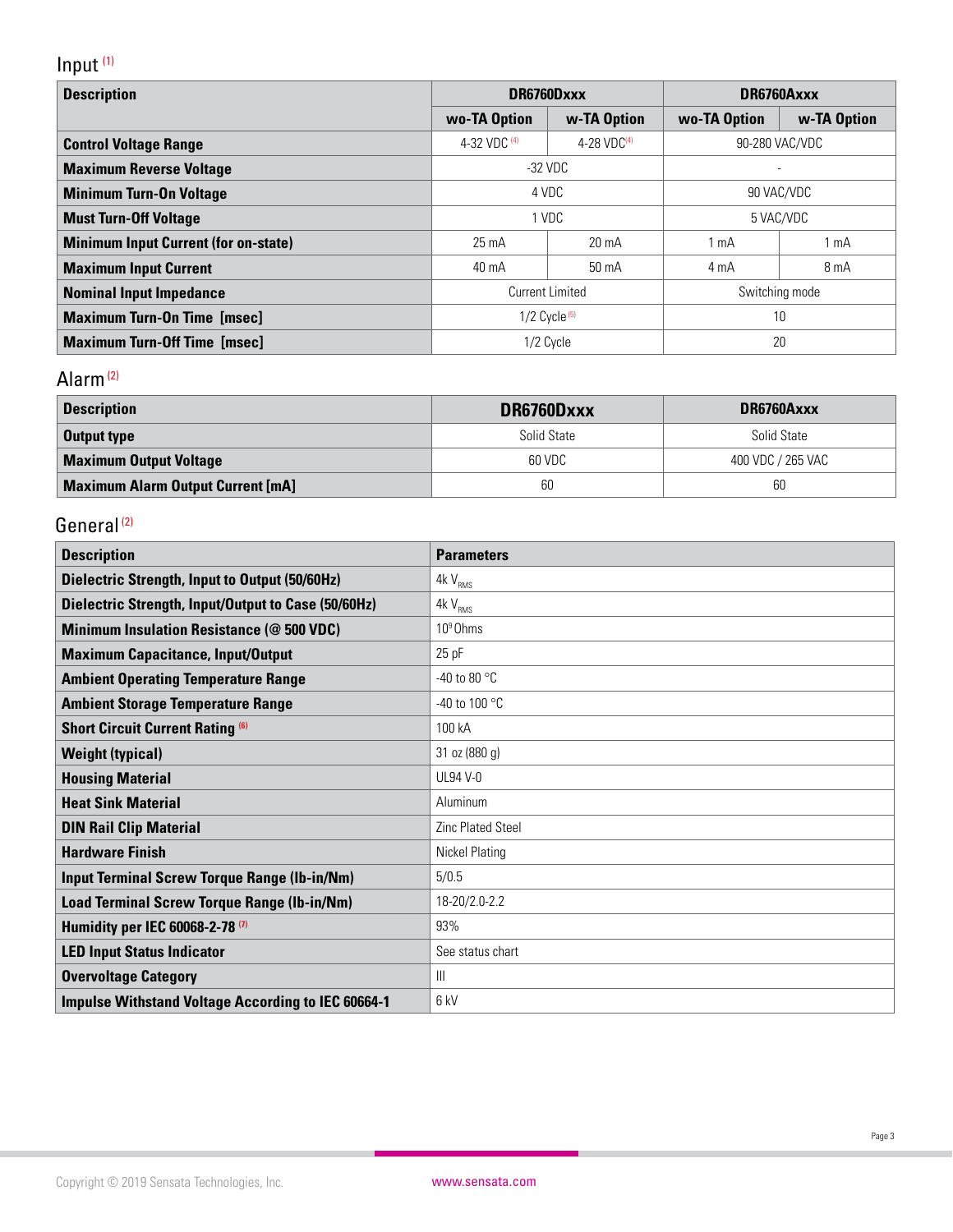**EQUIVALENT CIRCUIT BLOCK DIAGRAMS/WIRING DIAGRAMS**



Copyright © 2019 Sensata Technologies, Inc. www.sensata.com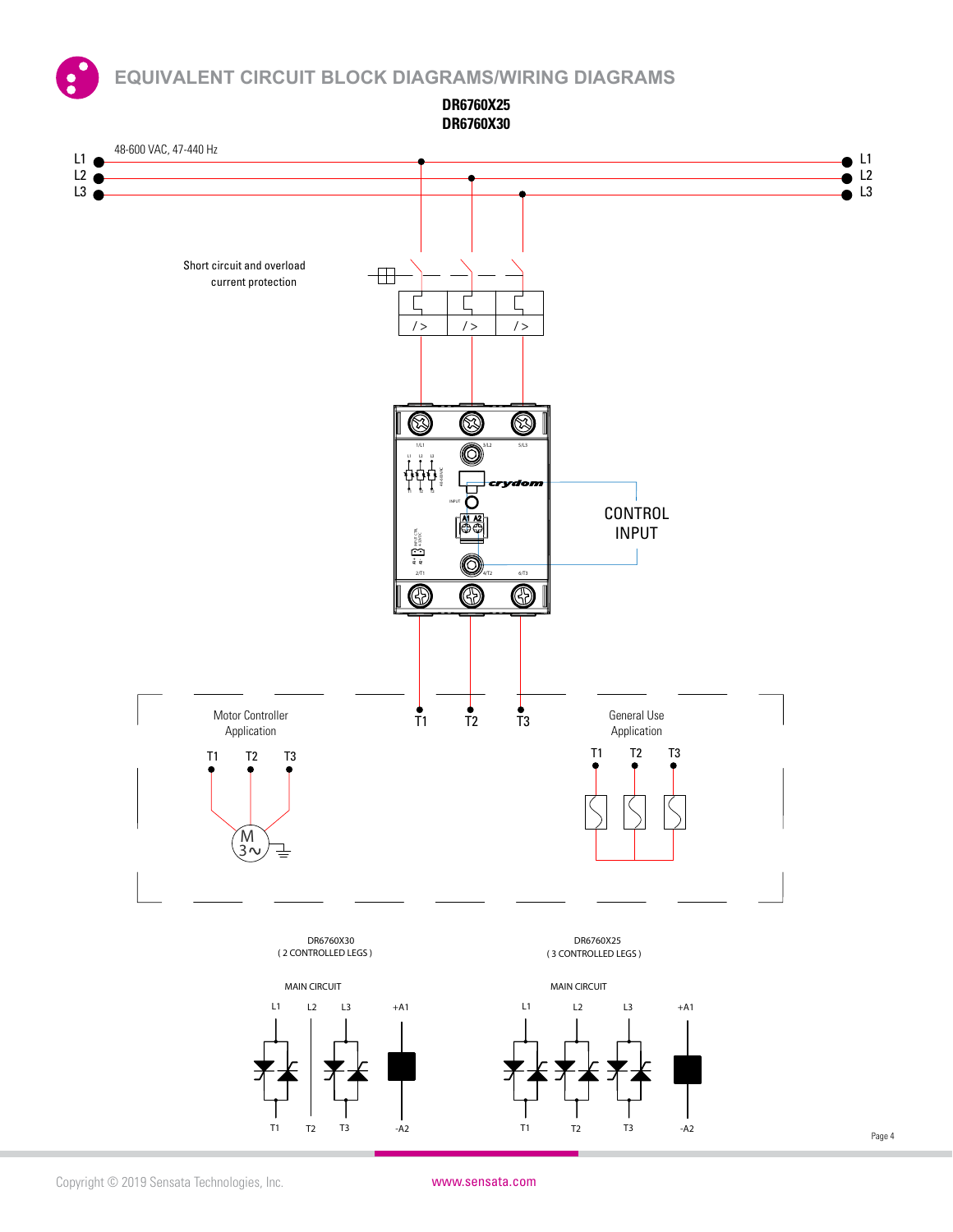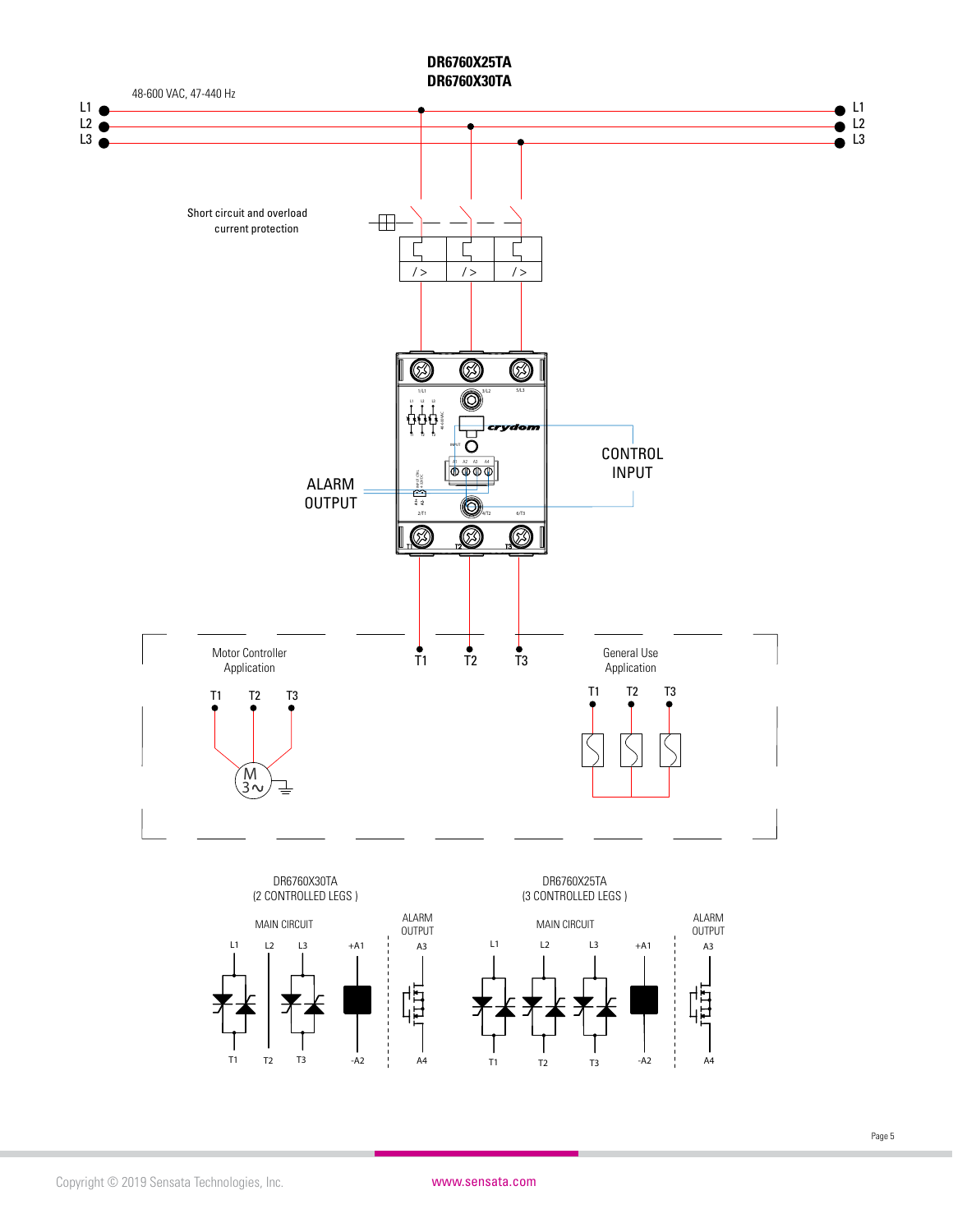**MECHANICAL SPECIFICATIONS**

Tolerances: ±0.02 in / 0.5 mm All dimensions are in inches [mm]



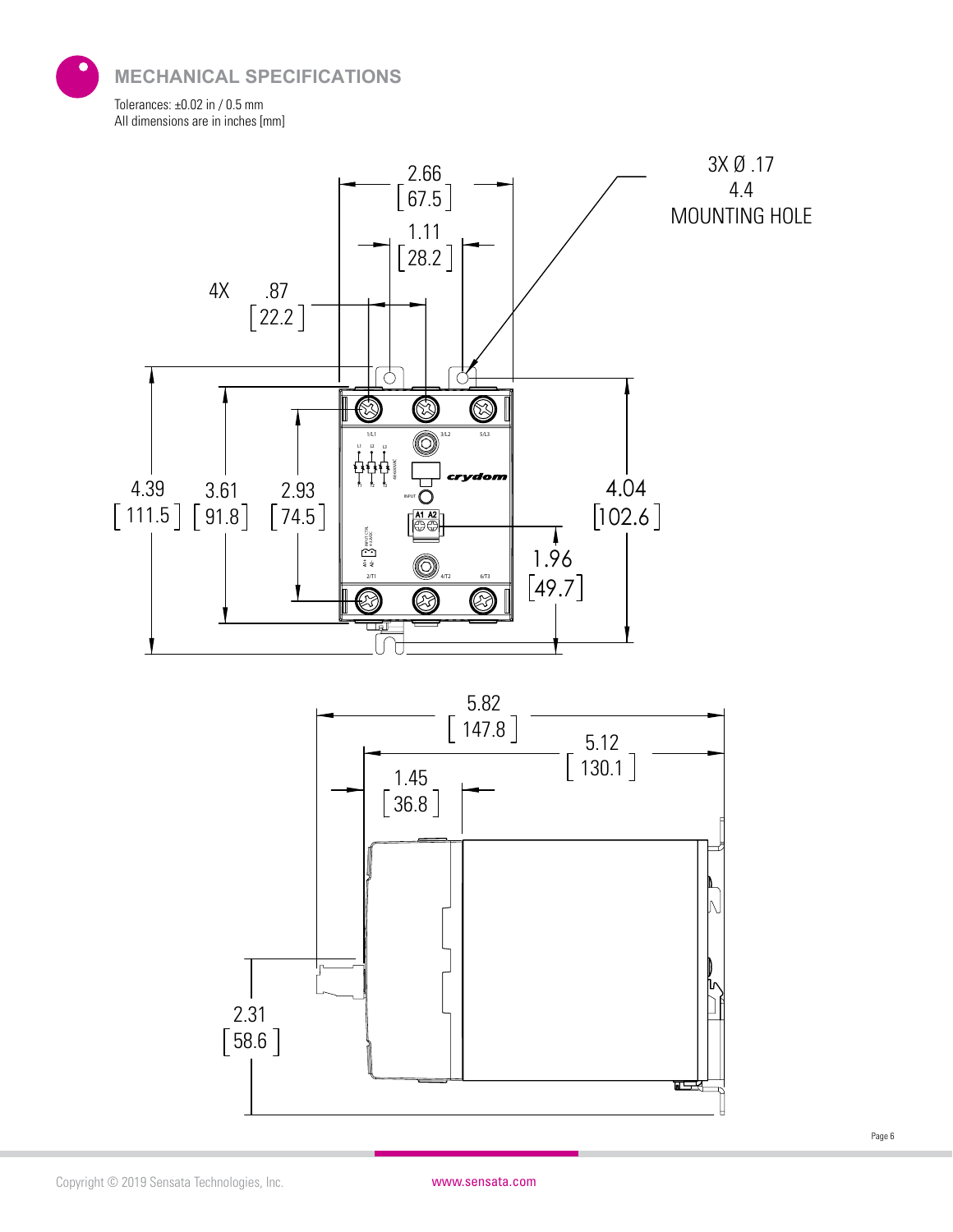







#### **(only for models with overtemperature protection)**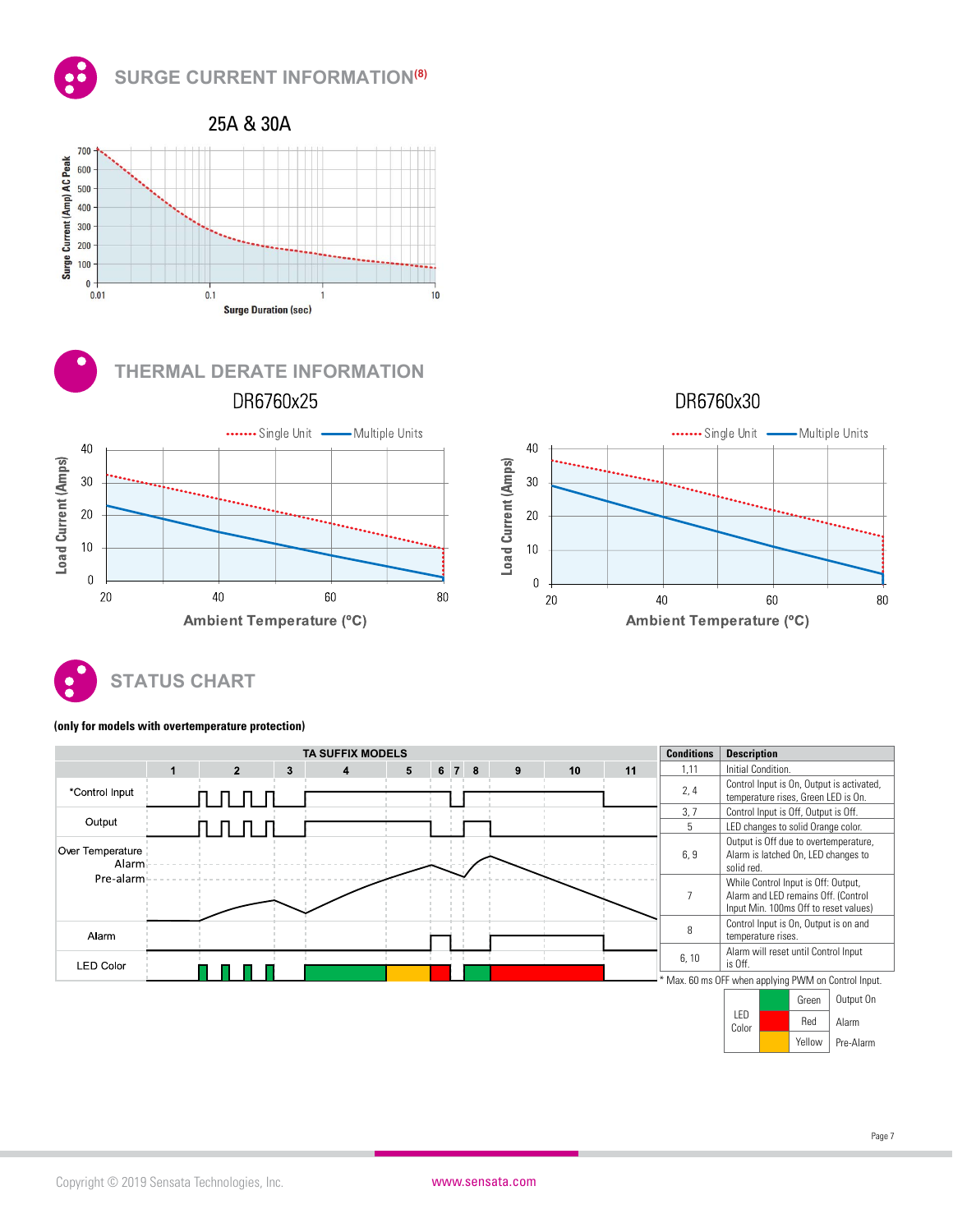

**INSTALLATION INSTRUCTIONS**

#### **Mounting on DIN Rail**

- Locate rail and align with non moveable end of DR67 DIN clip.
- Using reasonable force, push DR67 in the direction of the arrow (as shown in fig.1).
- For removal pull release tag by moving blade of screwdriver in direction of arrow and pull it away from DIN rail.

#### **Mounting on Panel**

- Locate the panel section on which the DR67 SSR will be mounted on (as shown in fig.2)
- DIN clip includes tabs for this type of mounting. Tab holes have a diameter of 4.5 mm. You will need three screws (not included) no larger than that to mount the SSR onto panel.
- Align SSR tabs with panel surface and screw both top and bottom sides. Recommended torque is 12 lb-in (1.36 Nm).

#### **Wiring Instructions**

- Recommended wire sizes as shown in TABLE 1
- Maximum terminal screw torque input terminal 5 lb-in (0.5 Nm) (screw terminal only)
- Maximum terminal screw torque load terminal 18-20 lb-in (2.0-2.2 Nm)
- Strip lenght for input terminals: Per manufacturer specifications
- Strip lenght for load terminals: 10mm min.
- Use only copper conductors rated for 75°C
- If multiple units are installed be sure to follow derating curves.

#### **WARNING!!**

• Removing product from 35mm Rail incorrectly by not using the appropriate tool, would damage the latching system.

| Table 1. Wire Size & Pull Out Strength   |                               |                                                   |                                 |
|------------------------------------------|-------------------------------|---------------------------------------------------|---------------------------------|
|                                          | <b>Terminal Configuration</b> | Recommended Wire Size (Solid/Stranded)            | Wire Pull-Out Strength (lb)[N]* |
|                                          |                               | $1 \times 18$ AWG (1 mm <sup>2</sup> ) [minimum]  | 20 [88]                         |
| Output                                   |                               | $1 \times 8$ AWG (10 mm <sup>2</sup> )            | 75 [333]                        |
|                                          |                               | 2 x 8 AWG (10 mm <sup>2</sup> )                   | 65 [289]                        |
|                                          |                               | 1 x 3 AWG (26.67 mm <sup>2</sup> ) <sup>(1)</sup> | 90 [400]                        |
| 30 AWG (0.05 mm <sup>2</sup> ) [minimum] |                               |                                                   | $4.5$ [20]                      |
| Screw                                    |                               | 12 AWG $(3.3 \text{ mm}^2)$ [maximum]             | 30 [133]                        |
| Input<br>Spring <sup>(2)</sup>           |                               | 26 AWG (0.13 mm <sup>2</sup> ) [minimum]          | 5[22]                           |
|                                          |                               | 12 AWG (3.3 mm <sup>2</sup> ) [maximum]           | 5[22]                           |

 \*Tests performed on Stranded wire <sup>(1)</sup> Maximum wire size 1 x 2 AWG (35mm<sup>2</sup>) <sup>(2)</sup> Applicable when using CP202 connector instead of supplied connector



### **ACCESSORIES**

| <b>Recommended Accessories</b> |                                                                                                                                                                                                                                |  |
|--------------------------------|--------------------------------------------------------------------------------------------------------------------------------------------------------------------------------------------------------------------------------|--|
|                                | in Carpenter Company of the Company of the Company of the Company of the Company of the Company of the Company of the Company of the Company of the Company of the Company of the Company of the Company of the Company of the |  |
| <b>Connectors</b>              | <b>ID Marker</b>                                                                                                                                                                                                               |  |
| CP201<br>CP <sub>202</sub>     | CNLB<br>CNLN                                                                                                                                                                                                                   |  |



#### **Protective Earth Connection**

Protective earth (PE) screw type recommended is 10- 32 UNC standard not provided with SSR.

Through the use of a DIN rail ground (protective conductor) terminal block, the DIN rail itself can be used as the grounding bus bar. In this case, the zinc plated steel material used for the DIN rail clip of DR67 models, permits a secure path to ground and avoid the need of a further PE connection.



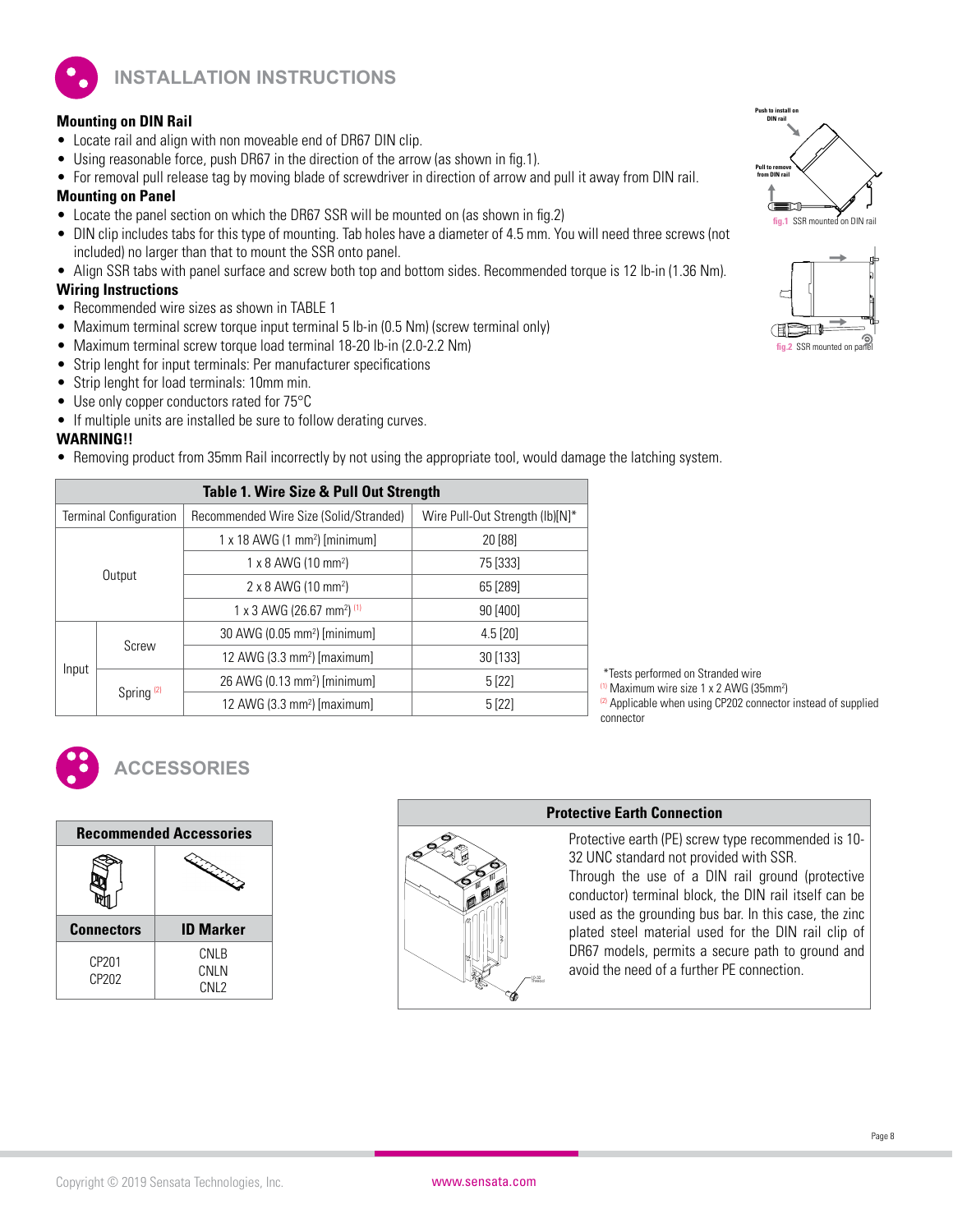

| <b>Approvals (Tested and Certified According To)</b> |  |  |
|------------------------------------------------------|--|--|
|                                                      |  |  |

| c١<br>L) us<br><b>LISTED</b><br>F116949 | 40047491 |
|-----------------------------------------|----------|
| UL 508 and C22.2 No. 14                 | FN 62314 |

| <b>CONFORMANCES</b>                                              |                                                              |                                        | <b>ENVIRONMENTAL</b>    |                                |                |
|------------------------------------------------------------------|--------------------------------------------------------------|----------------------------------------|-------------------------|--------------------------------|----------------|
| <b>Vibration</b><br><b>Resistance IEC</b><br>60068-2-6 $(9)(10)$ | <b>Shock Resis-</b><br>tance IEC IEC<br>60068-2-27 $(9)(10)$ | <b>Resistances to</b><br>heat and fire |                         | <b>RoHS</b>                    |                |
| Amplitude Range:<br>10-55 Hz, Displace-<br>ment 0.75mm           | Peak Acceleration:<br>15g, Duration 11ms.                    | IEC 60335-1,<br>Section 30             | Directive<br>2006/95/EC | <b>Directive</b><br>2011/65/EU | GBT 26572-2011 |

| <b>Electromagnetic Compatibility</b>                        |                                                  |                                 |                       |             |  |
|-------------------------------------------------------------|--------------------------------------------------|---------------------------------|-----------------------|-------------|--|
| <b>Generic Standard</b>                                     | <b>Immunity Tests</b>                            | <b>Test Specification Level</b> | <b>Performance</b>    |             |  |
|                                                             | Electrostatic Discharge                          |                                 | 8kV air discharge     |             |  |
| IEC 61000-6-2<br>Immunity for Industrial Envi-<br>ronments" | IEC 61000-4-2                                    |                                 | 6kV contact discharge |             |  |
|                                                             | Fast transient (burst)<br>IEC 61000-4-4<br>Surge | Output                          | 2kV, 5kHz, 100kHz     | Criterion B |  |
|                                                             |                                                  | Input                           | 1kV. 5kHz. 100kHz     | Criterion B |  |
|                                                             |                                                  | Output                          | 1kV Line to Line      | Criterion B |  |
|                                                             |                                                  |                                 | 2kV Line to Earth     | Criterion B |  |
|                                                             | IEC 61000-4-5                                    |                                 | 1kV Line to Line      | Criterion A |  |
|                                                             |                                                  | AC Input Option                 | 2kV Line to Earth     | Criterion A |  |



## **GENERAL NOTES**

- (1) Option available upon demand. Please contact your local Sensata representative for additional information.
- (2) All parameters at 25°C unless otherwise specified per Channel.
- (3) Output will self trigger between 900-1200 Vpk, not suitable for capacitive loads.
- (4) Increase minimum voltage by 1 V for operations from -20 to -40°C.
- (5) Turn-on time for Instantaneous turn-on versions is 0.1 msec.
- (6) When protected with the appropriate class and rated fuse. For detailed info please contact Sensata Technical Support.
- (7) No freezing or condensation allowed.
- (8) For single surge pulse Tc=25°C; Tj=125°C. For AC Output SSRs, AC RMS value of surge current equals the peak value divided by 2 (1.414).
- (9) Except when device is attached to a panel or flat surface with screws.
- (10) Test conditions: Din Rail stoppers side by side between a single SSR.